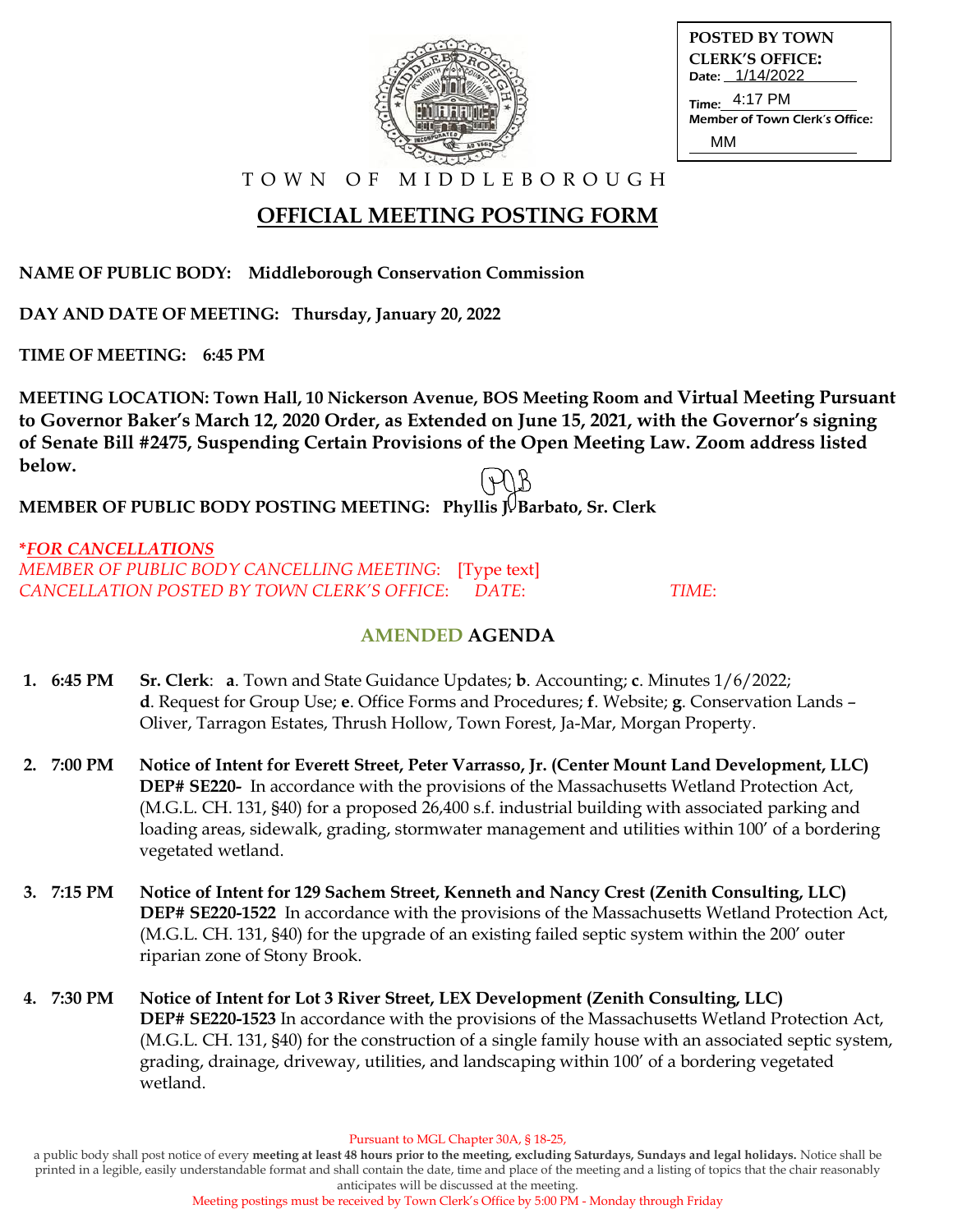

| <b>POSTED BY TOWN</b>          |
|--------------------------------|
| <b>CLERK'S OFFICE:</b>         |
| Date:                          |
| Time:                          |
| Member of Town Clerk's Office: |
|                                |

#### T O W N O F M I D D L E B O R O U G H

## **OFFICIAL MEETING POSTING FORM**

**Page 2 of 3** 

**5. 7:45 PM Notice of Intent for Lot 4 River Street, LEX Development (Zenith Consulting, LLC) DEP# SE220-1524** In accordance with the provisions of the Massachusetts Wetland Protection Act, (M.G.L. CH. 131, §40) for the construction of a single family house with an associated septic system, grading, drainage, driveway, utilities, and landscaping within 100' of a bordering vegetated wetland. **6. Continuation of Abbreviated Notice of Resource Area Delineation for 177 East Grove Street and 187 East Grove Street, HIP VI Enterprises, LLC (Goddard Consulting) DEP# SE220-1518** In accordance with the provisions of the Massachusetts Wetland Protection Act (M.G.L. CH. 131, §40), to review and vote on the wetland delineation. Hearing opened: December 2, 2021 **7. Continuation of Abbreviated Notice of Resource Area Delineation for Wareham Street, (Map 109 & 110, Lot 4084, 4183, & 4928), Jason Pannone (Tunison Environmental Consultants, LLC) DEP#220-1512** In accordance with the provisions of the Massachusetts Wetland Protection Act (M.G.L. CH. 131, §40), to review and vote on the wetland delineation. Hearing opened: October 7, 2021. **8. Continuation of Notice of Intent for Harding Street, Map 47, Lot 463, Steven M. Kahian, Etal Trustees, (Silva Engineering) DEP# 220-1516** In accordance with the provisions of the Massachusetts Wetland Protection Act, for construction of a parking lot with associated grading and drainage to support a walk-up ATM site. Hearing opened: September 2, 2021 **9. Request for Certificate of Compliance for 29 Katrina Road, Ryan & Kimberly Hickey DEP# SE220-1461.** They proposed to construct a barn and related site improvements within a buffer zone of a b.v.w. and an unnamed perennial stream. The Order of Conditions Plan of Record is dated: 12/7/2020. **10. Request for Certificate of Compliance for 299 West Grove Street, Richard Brewer, Jr. DEP# SE220-1451.** They proposed raising and reconstruction of a single family home and associated utilities. The Order of Conditions Plan of Record is dated: 9/9/2020. **11. Request for Certificate of Compliance for 30 Plymouth Street, Daniel M. Creedon III, P.C. DEP# SE220-1021.** They proposed to construct a single family home with associated septic system. An As-Built has been submitted and is dated: 4/5/2007 **12. Agent**: **a**. FY2022 Budget/FY2023 Budget; **b**. Ch.61A Thompson and Precinct Street; **c**. 415 Plymouth Street; **d**. Letter of Support for Mass. Trails Grant, Bridgewater proposed project.

a public body shall post notice of every **meeting at least 48 hours prior to the meeting, excluding Saturdays, Sundays and legal holidays.** Notice shall be printed in a legible, easily understandable format and shall contain the date, time and place of the meeting and a listing of topics that the chair reasonably anticipates will be discussed at the meeting.